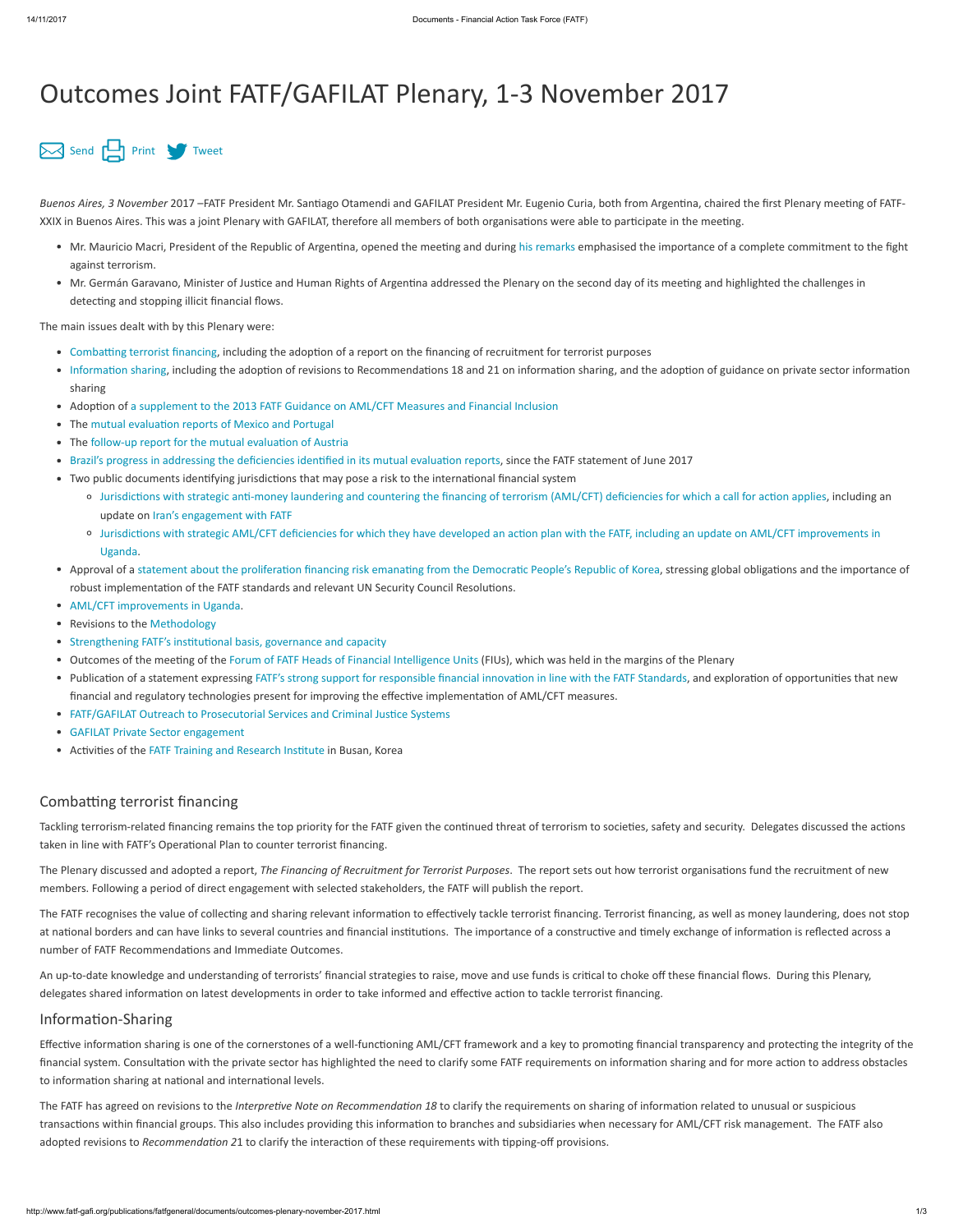#### 14/11/2017 Documents - Financial Action Task Force (FATF)

The FATF adopted Guidance on Private Sector Information Sharing, which identifies the key challenges that inhibit sharing of information to manage ML/TF risks, both group-wide within financial groups, and between financial institutions which are not part of the same group. It articulates how the FATF standards on information sharing apply and highlights examples of how authorities can facilitate the sharing of information, as well as examples of constructive engagement between the public and the private sectors.

## Supplement to the 2013 FATF Guidance on AML/CFT Measures and Financial Inclusion

Financial inclusion is also a top priority for the FATF. An overly cautious approach to AML/CFT safeguards can have the unintended consequence of excluding legitimate businesses and consumers from the formal financial system. The Plenary adopted a [supplement to the 2013 FATF Guidance on AML/CFT Measures and Financial Inclusion](http://www.fatf-gafi.org/publications/financialinclusion/documents/financial-inclusion-cdd-2017.html), which provides country examples of customer due diligence measures adapted to the context of financial inclusion. Lack of reliable identity documentation and data verification is one of the main obstacles to providing appropriate regulated financial services or products to the unbanked customers. This supplement to the 2013 guidance aims to encourage countries to make use of the FATF Recommendations' flexibility to provide sound financial services to the financially excluded.

## Mutual evaluation reports of Mexico and Portugal

The Plenary discussed the mutual evaluation reports of Portugal and Mexico which set out the level of effectiveness of each country's AML/CFT systems and their level of compliance with the FATF Recommendations. The reports were prepared on the basis of the FATF Methodology for assessments, which requires countries to take into account the effectiveness with which AML/CFT measures are implemented, as well as technical compliance for each of the FATF Recommendations.

The Plenary discussed the key findings, priority actions, and recommendations regarding each country's AML/CFT regime. The mutual evaluation reports are expected to be published by January 2018 after their quality and consistency review, in accordance with procedures.

## Follow-up report to the mutual evaluation of Austria

The Plenary discussed the progress that Austria has made since the adoption of its mutual evaluation in September 2016. Given the significant progress since the publication of Austria's latest assessment, the FATF Plenary agreed to re-rate a number of FATF Recommendations to reflect the country's current level of technical compliance. After a quality and consistency review, the FATF will publish the follow-up report which sets out the actions that Austria has taken to strengthen the effectiveness of its measures to combat money laundering and the financing of terrorism and proliferation.

## Brazil's progress in addressing the deficiencies identified in its mutual evaluation reports, since the FATF statement of June 2017

In February 2016, the FATF released a statement conveying its deep concerns about Brazil's continued failure to remedy the serious deficiencies identified in its third mutual evaluation report adopted in June 2010, especially those related to terrorism and terrorist financing. The FATF called for actions to address those deficiencies. The FATF reiterated its concern in October 2016, February 2017 and June 2017, and again called on Brazil to address these shortcomings.

The FATF recognises that Brazil has taken several significant steps to improve its CFT regime; however, deficiencies remain regarding targeted financial sanctions.

The FATF therefore calls on Brazil to fulfil its FATF membership commitment by taking further action to fully address these shortcomings. As the next step in its follow-up process, Brazil has committed to an action plan for addressing the remaining deficiencies in its regime for implementing targeted financial sanctions. Should Brazil continue to fail to adequately rectify these deficiencies, in line with its action plan, the FATF will consider further steps in its follow-up process.

In June 2016, the FATF welcomed Iran's high-level political commitment to address its strategic AML/CFT deficiencies, and its decision to seek technical assistance in the implementation of the Action Plan. In light of Iran's demonstration of its political commitment and the relevant steps it took, the FATF decided in June 2017 to continue the suspension of counter-measures.

The action plan expires on 31 January 2018 and the FATF urges Iran to proceed swiftly in the reform path to ensure full and accurate implementation of the Action Plan, addressing all remaining AML/CFT deficiencies, in particular those related to terrorist financing. At its February 2018 meeting, the FATF will assess progress made by Iran and take all appropriate action.

Iran will remain on the FATF Public Statement until the full Action Plan has been completed. Until Iran implements the measures required to address the deficiencies identified in the Action Plan, the FATF will remain concerned with the terrorist financing risk emanating from Iran and the threat this poses to the international financial system. The FATF, therefore, calls on its members and urges all jurisdictions to continue to advise their financial institutions to apply enhanced due diligence to business relationships and transactions with natural and legal persons from Iran, consistent with FATF Recommendation 19.

Uganda will no longer be subject to the FATF's monitoring under its on-going global AML/CFT compliance process, and will work with the ESAAMLG as it continues to further strengthen their AML/CFT regime.

#### Iran's engagement with FATF

## AML/CFT improvements in Uganda

The FATF congratulated Uganda for the significant progress made in addressing the strategic AML/CFT deficiencies earlier identified by the FATF and included in its action plan.

## Revisions to the Methodology

The Plenary adopted revisions to the Methodology for assessing compliance with the FATF Recommendations. These revisions:

a) clarify how assessors should determine whether legal arrangements have a similar structure or function as trusts and are, therefore, within the scope of the FATF standards on legal arrangements (Recommendation 25), and

b) update the assessment criteria for proliferation-related targeted financial sanctions to bring the Methodology fully into line with the recent revisions to the FATF standards in this area (Recommendation 7).

## Strengthening FATF's institutional basis, governance and capacity

The Plenary agreed on how the FATF will transition to a two-year presidency. The terms of the President and Vice-President will be staggered to minimise the risk of disruption that might occur if the terms were concurrent. The longer presidential term will help to establish a higher profile for the FATF and increase its capacity in dealing with stakeholders at the international level.